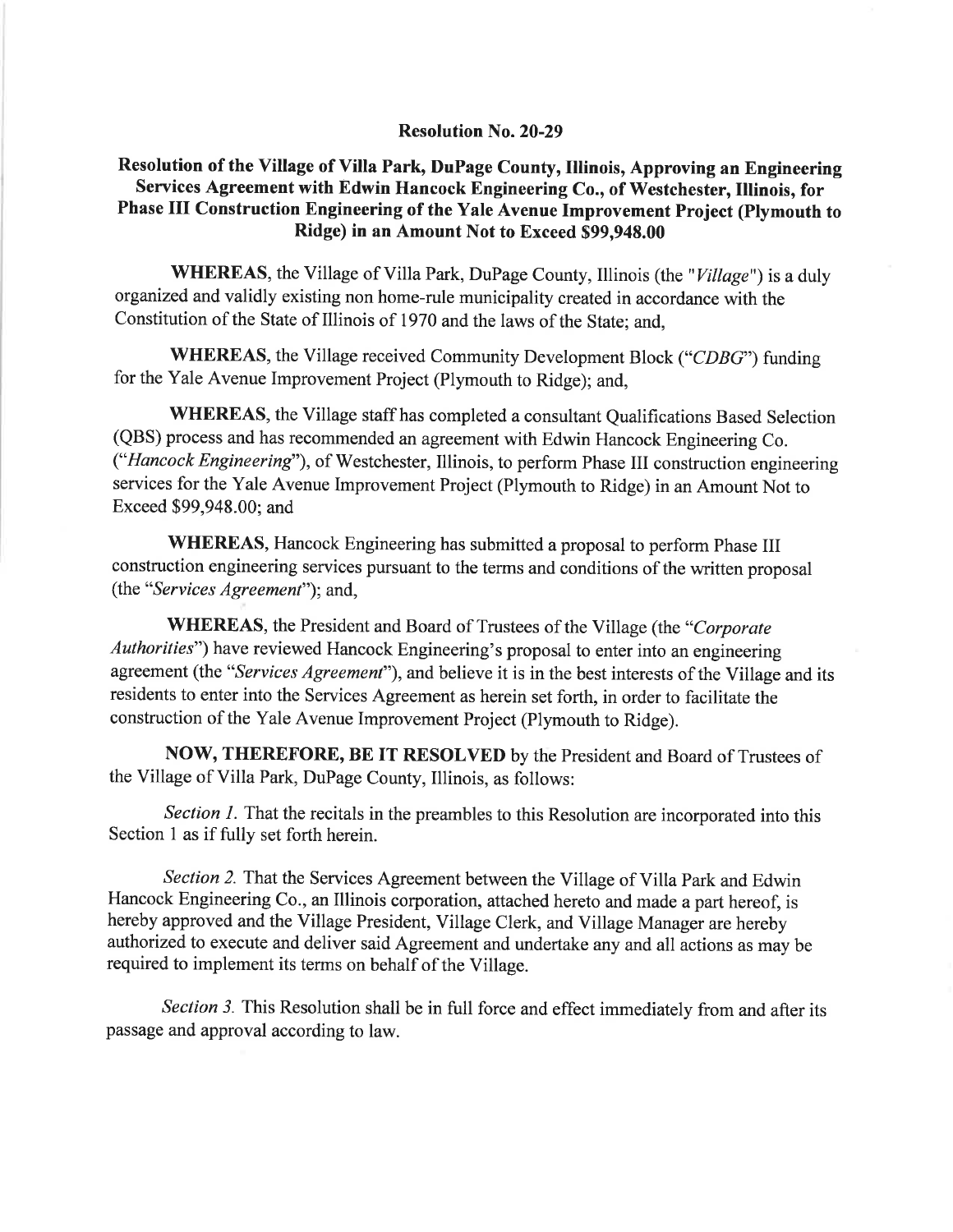Resolution No.: 20-29

Passed this 11th day of May, 2020, pursuant to a roll call vote as follow:

AYES:

NAYS:

ABSENT:

Approved this 11th day of May, 2020.

Butthis

Village President

Attest: Village Clerk

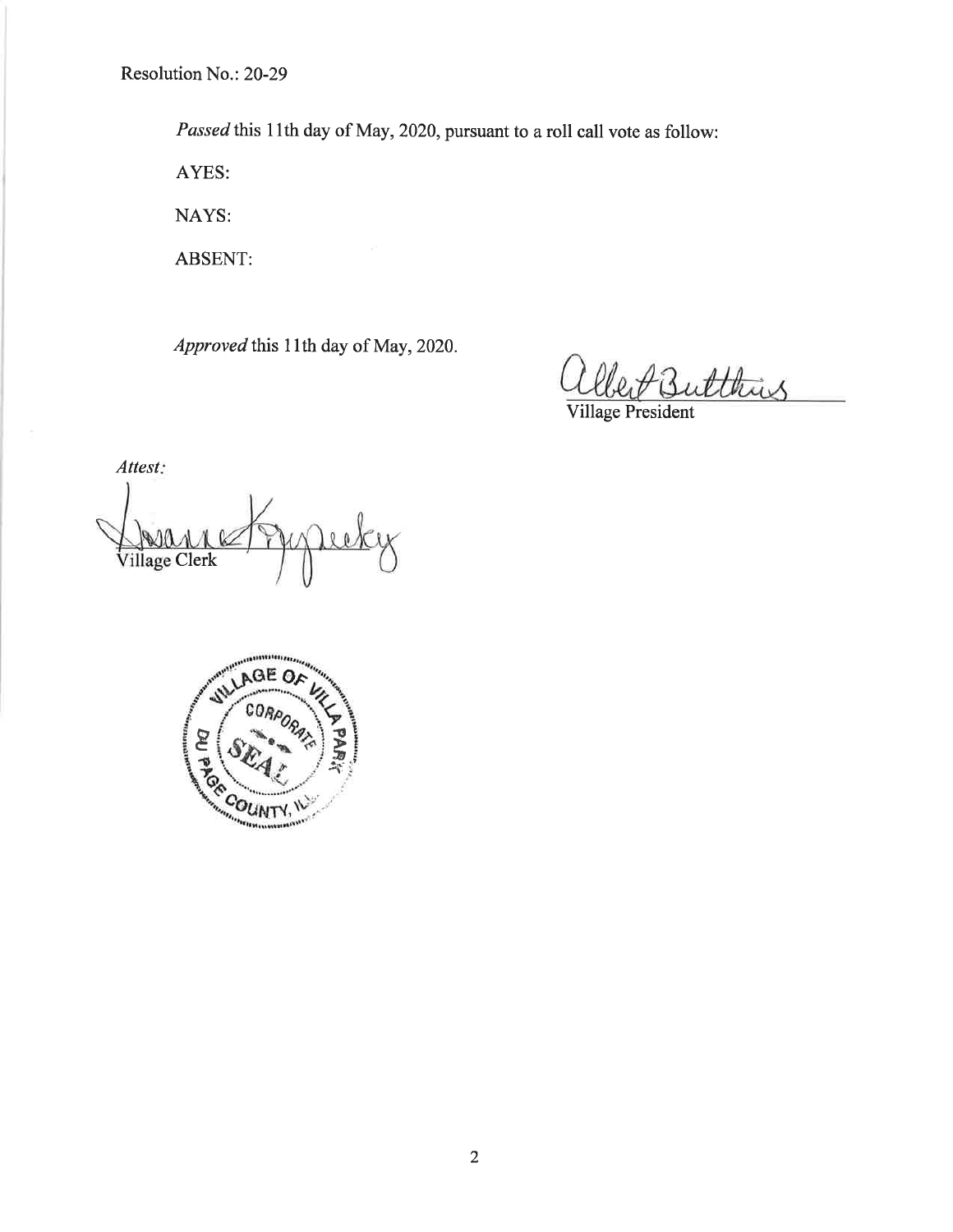

Civil Engineers  $\triangleq$  Municipal Consultants  $\triangleq$  Established 1911

April 9,2020

Kevin L. Mantels, P.E. **Assistant Village Engineer** Village of Villa Park 20 S Ardmore Ave Villa Park, lL 60181

#### Re Village of Villa Park Yale Avenue lmprovement Project

Dear Mr. Mantels

Hancock Engineering is pleased to submit our proposal for providing professional engineering services to the Village of Villa Park for performing construction oversight and management of Dupage County CDBG Grant paperwork for the Yale Avenue watermain and street improvement project.

We have reviewed the bidding document, walked the project site and discussed the project with our intended project team. We have a thorough understanding of the intent of this project.

#### Yale Avenue



- Approximately 2,100' of curb and gutter replacement
- Approximately 2,500 square feet of sidewalk removal and replacement, including ADA sidewalk ramps and detectable warnings a
- Approximately 1,500 feet of watermain replacement a
- Nearly 1,000 Tons of Hot-Mix Asphalt pavement

We have the ability and experience to ensure this

construction project is adequately implemented from start to finish, including experience in performing construction oversight of very similar projects as well as experience with CDBG funding requirements.

Hancock Engineering is a mid-sized civil engineering firm that specializes in municipal consulting. We pride ourselves on providing strong client support throughout the project from initial planning stages through project completion. We currently provide full-time municipal engineering services to twelve (12) municipal clients and two (2) water commissions. Hancock Engineering has a reputation of performing exceptional work in all aspects of municipal engineering and planning. Our clients will attest that we provide excellent service at reasonable rates and costs. We would be happy to provide references at your request.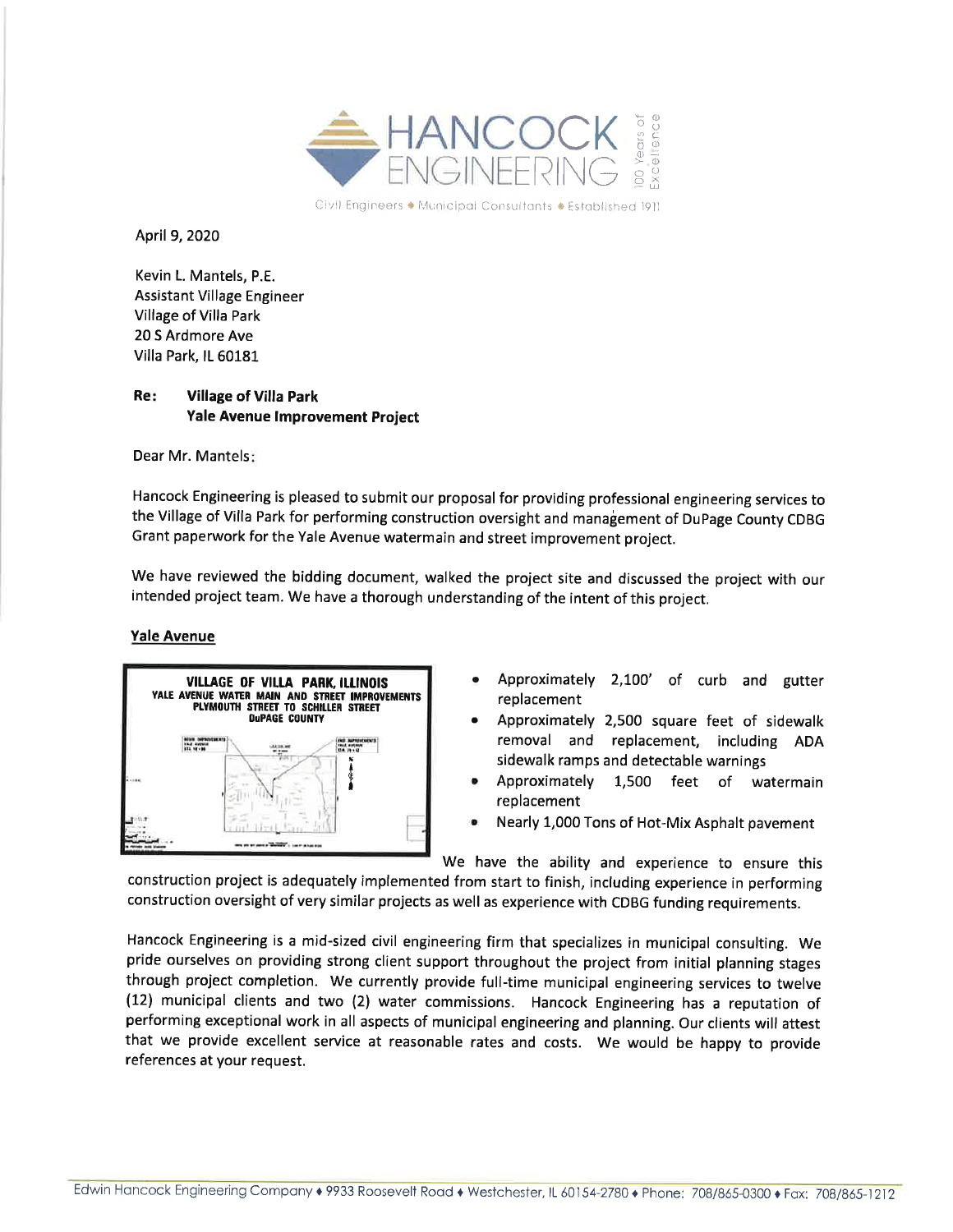#### Project Understanding

We understand that the Village of Villa Park is seeking a proposal for engineering services to provide complete construction oversight of this sewer separation project.

Our proposed scope of services is as follows

- 7. A project kick-off meeting will be held with the Village, Hancock Engineering, and other interested parties to discuss the project scope and limits. Hancock Engineering will ascertain the standard practices of the Village and become thoroughly familiar with the contract documents, the plans for the construction project and any approved changes there to. We will also schedule a pre-construction conference with the Village, Contractor and Sub-Contractors, and DuPage County.
- 2. Provide notifications to residents who will be disturbed by construction. We will supply a <sup>24</sup> hour phone number for each project engineer for inclusion in our notifications.
- 3. Hancock Engineering will confirm that the Contractor's layout meets with the plans.
- 4. We will provide a Resident Engineer who will provide construction observation and field checks of materials and equipment on a full-time continuous basis.
- 5. We will work with the Village's QA Material Testing firm to ensure that proper materials are being supplied by the Contractor.
- 6. We will provide comprehensive documentation and maintain orderly files or correspondence.
- 7. We will ensure that the Contractor completes necessary County requirements and procedures, including registration on SAM.gov and submittal of canceled checks and certified payrolls.
- 8. We will maintain and prepare all necessary documentation as required by CDBG funded projects. This includes, but is not limited to, Debarment, Section 3, and Davis Bacon Act.
- 9. We will provide efficient close-out. lt is our policy to complete a preliminary "Pre-Final" inspection in which we provide the Contractor with a list of deficiencies that must be corrected prior to project close-out. Once these items have been corrected, we will invite the Village to conduct a Final lnspection. lf any items are found to need correction, we will provide instruction to the Contractor to correct the issues. After all items have been amended, we will make <sup>a</sup> recommendation to the Village concerning project acceptance.
- 10. We will oversee the work within CN ROW. We have read the lNlTlAL NOTIFICATION OF INTENT TO CONSTRUCT UTILITY CROSSING/ENCROACHMENT REQUIREMENTS AND INSTRUCTIONS. We also acknowledge that although it will be the Contractor's responsibility to satisfy these requirements, our staff will need to provide oversite and at times act as a liaison between the Village, the Contractor, and the railroad.
- 11. Hancock Engineering will provide continuous communication with the Village and its residents.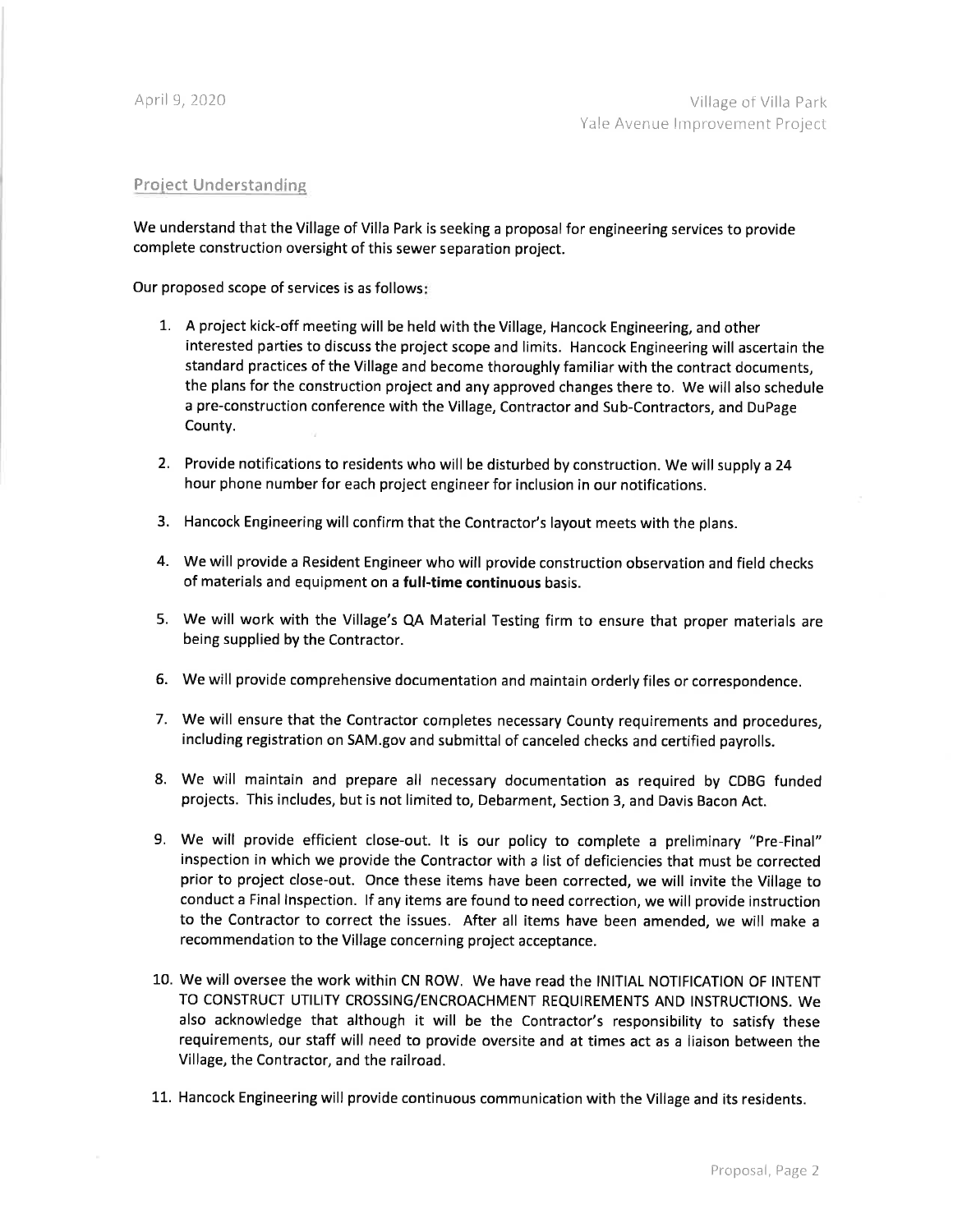#### **Exclusions**

This proposal does not include the acquisition of any permits (including CN railroad) or QA Materials testing.

#### CDSG Experience

Over the last 10 years Hancock Engineering has provided design and construction engineering services for construction averaging \$30 million dollars annually. Our experience with Cook County Community Development Block Grant Projects extends into the 1980's. Over the last several years we have managed engineering and documentation related service for CDBG projects for an average of 5770,000 per year of CDBG grants within several suburban communities. ln addition to engineering services related to the design, construction, and documentation of the quantities and work progress of the water mains, roadways and sewer improvements, Hancock's involvement in CDBG extends to grant management, including the following:

- Preconstruction Review and ensure that the contractor provides the following documentation: a
	- o Contractor Subcontractor Certification are submitted within 10 days after execution of the contract (contracts over \$10,000)
	- o Contractors Notification of Subcontracts Awarded (contracts over Slo,ooo)
	- $\circ$  Contractors List of Work in the Bid Condition Area (contracts over Slo,ooo)
	- o Ensuring that the Section 3 Affirmative Action Plan is submitted with <sup>15</sup> days of award of the contract, and reviewing to ensure that the plan makes all required efforts to train and employ lower income residents of the project area and subcontract work with small business within the area (contracts over S100,000)
	- $\circ$   $\,$  Preliminary Statement of Work Force Needs(contracts over \$100,000)
	- $\circ$  Ensuring all Contractors who obtain bidding documents are registered on SAM.GOV.
- Construction Conducting employee interviews of each contractor & subcontractor with contracts costs over S2,5OO covering each trade on <sup>a</sup> monthly basis, and reviewing submitted certified payrolls to ensure compliance with Davis Bacon Wage decision. We also ensure that the contractor has the required documentation placed on the project job board before the start of construction. a
- Additional Grant Administration  $-$  We prepare and maintain a tabbed project binder including the referenced documentation detailed under for design, a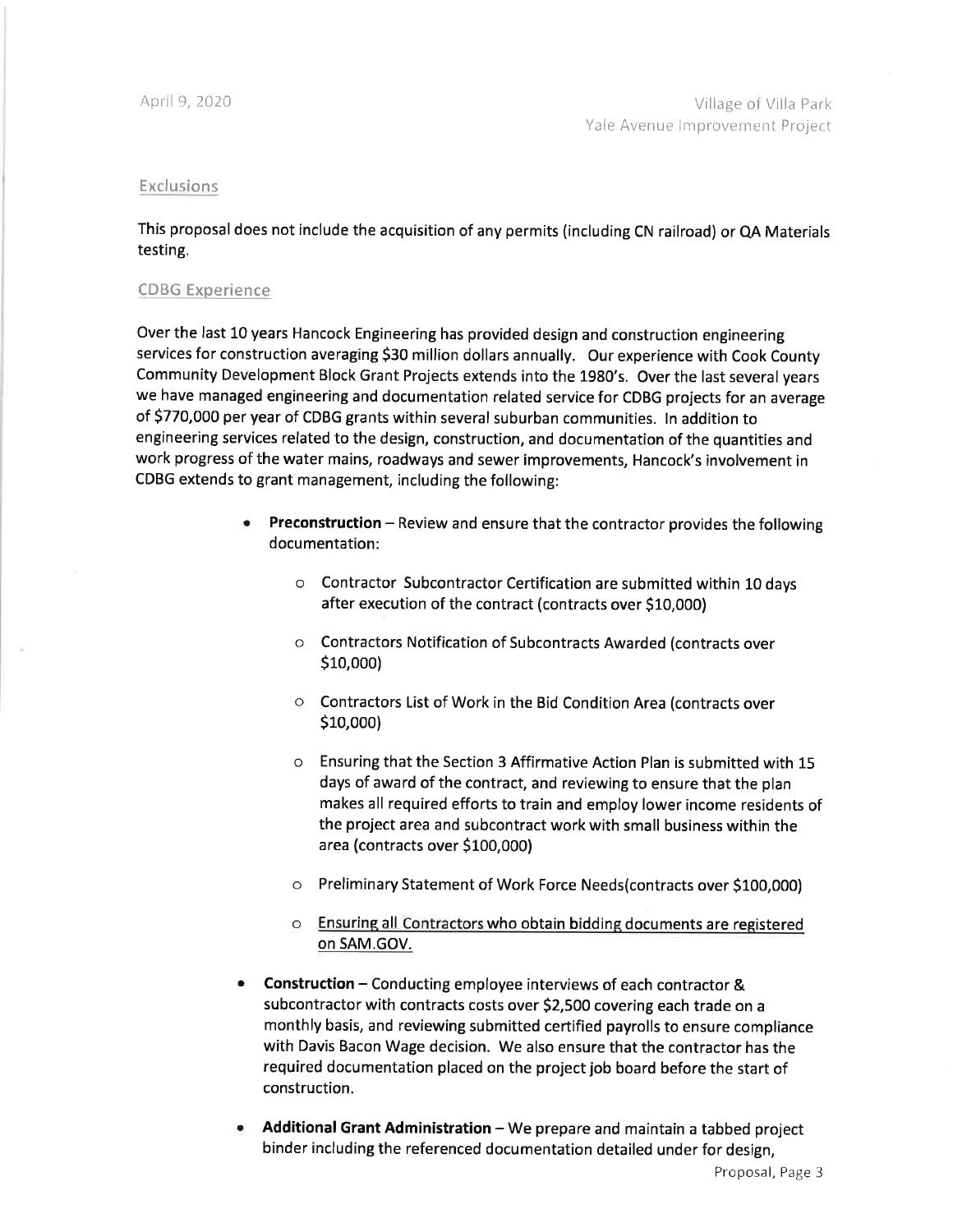preconstruction and construction and review the Section 3 Summary Report , prepare Project Performance Reports: Our Project Binder includes the following tabs for the Cook County CDBG Projects we have administered:

- o Certified Estimate of Cost & Bid Specifications
- o Publication of lnvitation of Bid/ Recommendation of Bid/ Bid Tabulation/ copy of bids received
- o Executed Contract/ Bonds / lnsurance
- o Engineers Pay Estimates/ Contractor lnvoices & Waivers/ Cook County Vouchers and Affidavits
- o Contractors Certification/ Notification of Subcontracts Awarded/ Contactors Federal & Non- Federal Work/ Certified Payrolls/ payroll lnterviews and Wage Reviews/ Section 3 Final Summary
- o Pertinent Cook County Forms
- 4A-Ensuring Labor Standards, EEO, Section 3 and Clean Air & Water pollution, and Architectural Barriers Act are addressed in the specifications prior to bidding.
- 48- The invitation to Bids including applicable Federal Requirements, related to Davis Bacon, copeland Anti-Kickback, contract work Hours & safety standards, section 3 Affirmatives Action Plan, in addition to standard Village and state procurement requirements.
- 4D- Bid Result Summary indicating that required documentation has been provided and reviewed, the results of the 3 lowest bidders, and a certification that the documentation is compliant with the project specifications.
- Project Completion/Closeout summarizing the project schedule, cost, and that pertinent documentation was provided and the dates of their receipt. 4E
	- o Photos of the project Before/During/After documenting the improvements impact one area
	- $\circ$  Performance Reports provided and quarterly basis of the activities completed by the grant during that time period.

#### Proiect Team

Chris Baker, P.E. will be assigned as the Project Manager for these watermain improvements. Chris has over 15 years of experience managing a wide variety of similar projects and currently serves as client manager for the Villages of Broadview and Oak park.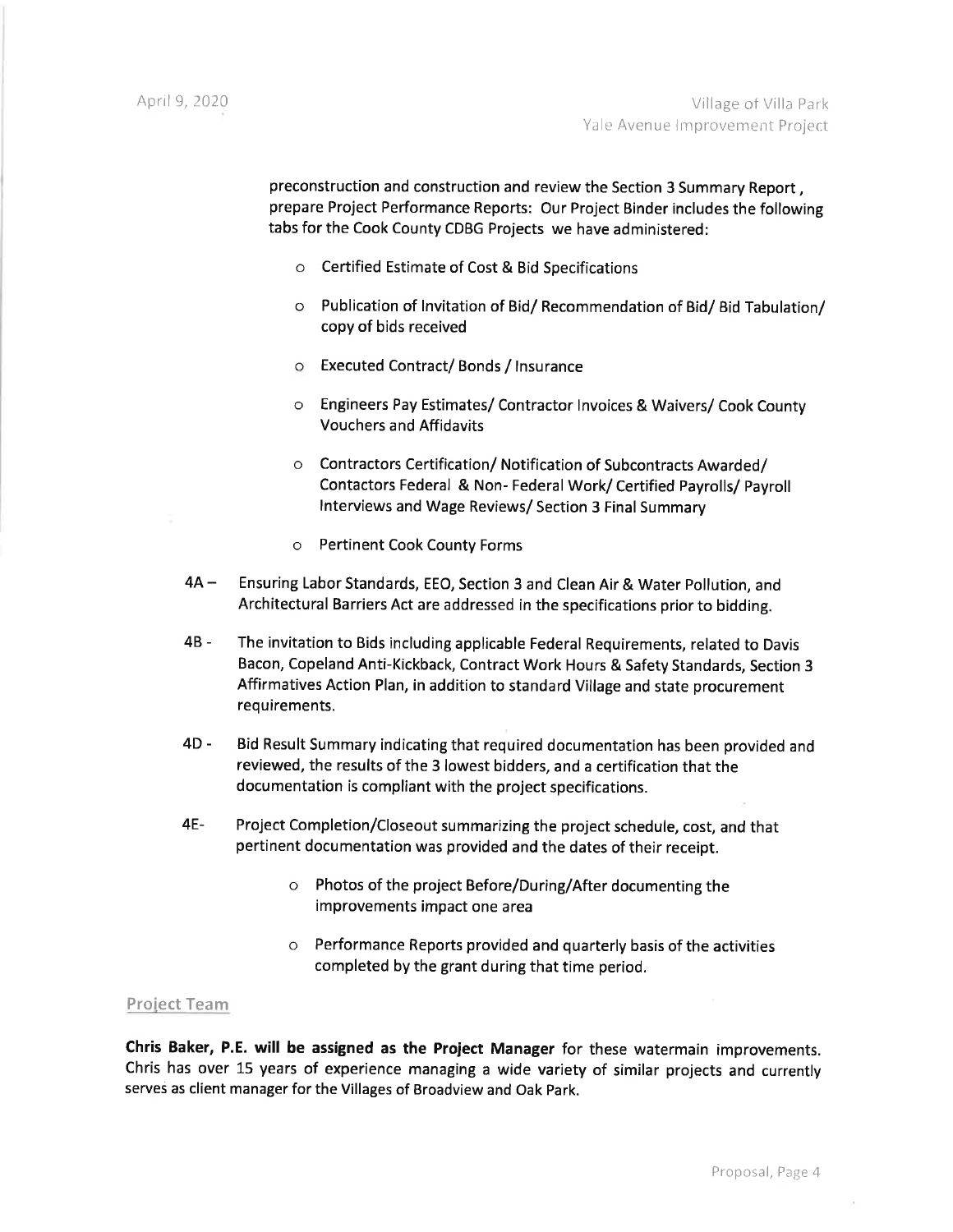Chris is certified in IDOT documentation and is very familiar with the ICORS program.

As Project Manager, Chris will also serve as the Public Outreach Liaison. Chris has recently served as project liaison for the American Public Works Association - Suburban Branch Project of the Year, Villoge-Wide Alley lmprovements within the Village of Melrose Park with construction costs over S1o,ooo,ooo.

Chris understands the need to work closely with the residents, schools, and businesses along the project site, and that for a construction experience to be a satisfying achievement, it is important to satiate the public's desire to be kept continually informed. We pride ourselves on our service and firmly believe that our responsiveness is unmatched in the industry. He will provide, at a minimum, weekly construction status updates as to project progress, developing issues, and pertinent communications. We pride ourselves on our responsiveness and commitment to our clients.

Chris will work with our Construction Engineers to ensure that all construction work on this project will be up to our high standards.

Laura Swiatnicki will be the CDBG Specialist for this Contract. Laura has been with Hancock Engineering for over twenty years and has been our CDBG Manager for the past ten years. Laura has worked hand-in-hand with Karl Brinson and Sylvia Parham to achieve a complete understanding of the CDBG process. Each and every CDBG funded project that has been designed and/or construction managed by our office has undergone a detailed review from Laura prior to bidding. She handles the necessary Employee lnterviews, the Certified Payroll reviews, the completion of all County forms and attends the Pre-Construction meeting so that she can assist County in ensuring that the Contractor fully understands the requirements as set forth by the County.

Among the County forms that Laura oversees completion of, are:

| Form $4A -$ | Labor Standards, this form goes with bidding documents for approval to the                          |
|-------------|-----------------------------------------------------------------------------------------------------|
|             | County before bid table.                                                                            |
| Form $4B -$ | Notice to Bidders                                                                                   |
| Form $4D -$ | Bid/Contract Approval, this form goes to County after project has been bid.                         |
| Form $4E -$ | Project Completion, this form goes to County when project is complete.                              |
| Form $4F -$ | Employee Interviews, this is a HUD form that is completed when we<br>interview workers on job site. |

We are proud of Laura's complete understanding of the CDBG process and feel there is nobody more skilled and experienced to oversee CDBG documentation in the industry.

Derek Gustafson will be assigned as a Field Engineer for this project. Derek is relatively new to our firm but was very involved in utility construction projects for his previous firm in Cleveland, Ohio. Since being hired at Hancock Engineering, Derek has shown a very strong work ethic and has risen above his peers as an excellent engineer. He is very confident and is able to communicate quickly with direction to contractors.

Derek has experience working within the Village of Villa Park as he served as our lead Field Engineer for the Biermann Street Sewer Improvements in 2017, a project that also utilized CDBG funding.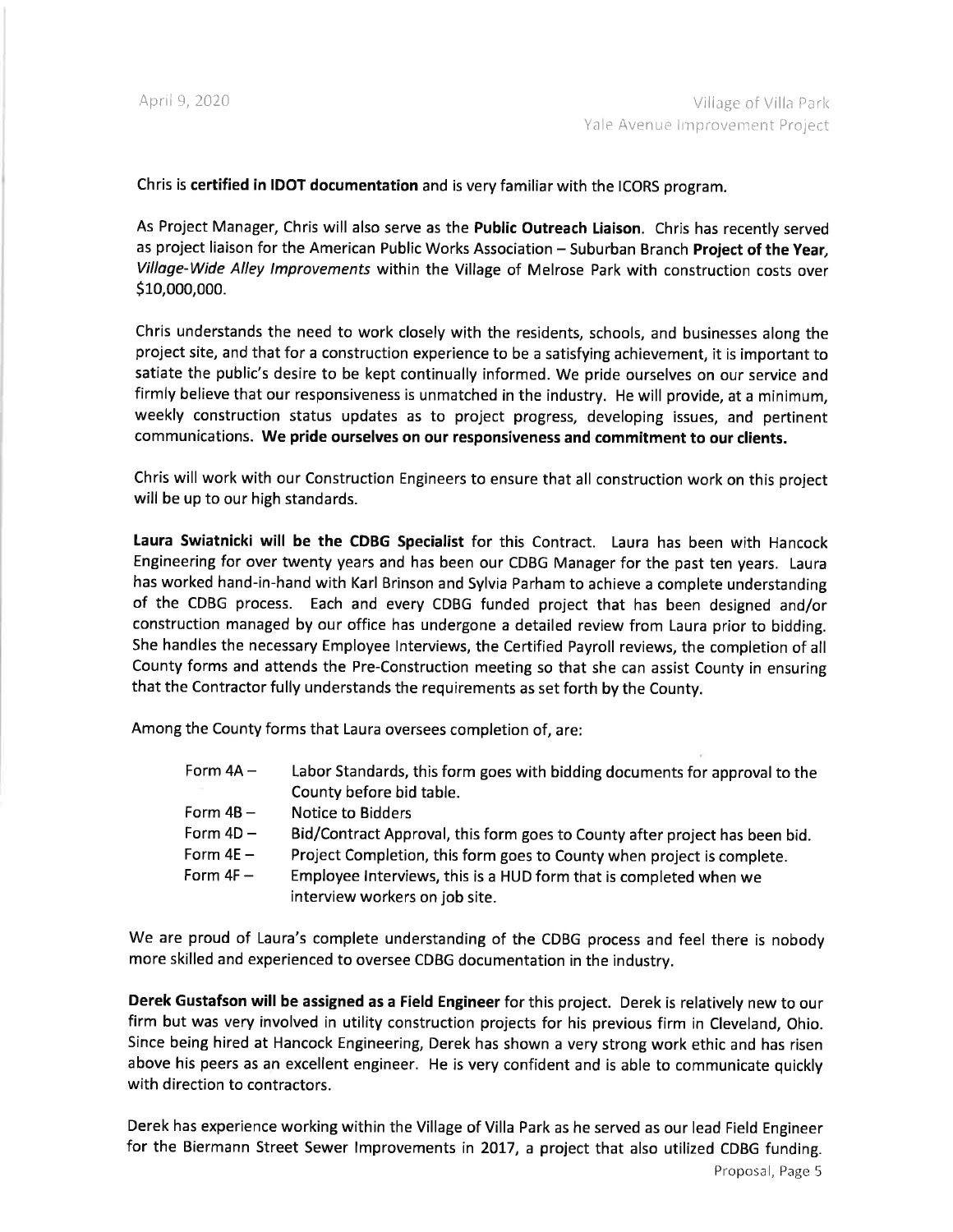This past summer Derek served as inspector for two utility and roadway projects in the Village of Downers Grove totaling over \$1,500,000. Derek has led Progress Meetings, wrote weekly updates for the Public works Directors, and oversaw the documentation of the projects.

#### Schedule

Hancock Engineering understands the necessity for this project to be completed in a prompt manner. We are aware that this project has an 73-day completion period. This project must be substantially completed during North School's Summer break, with the exception of 10 calendar days being given for the work within the Railroad tracks and punchlist work. We have analyzed the necessary design steps and associated timetables and evaluated our current capacity of resources. We will be able to sufficiently staff this project.

|                                          | May |  | June       |  |  |  | July         |  |  | August     |  |  |  | September |               |  |  |  |  |  |            |
|------------------------------------------|-----|--|------------|--|--|--|--------------|--|--|------------|--|--|--|-----------|---------------|--|--|--|--|--|------------|
|                                          |     |  | 4 11 18 25 |  |  |  | 1 8 15 22 29 |  |  | 6 13 20 27 |  |  |  |           | 3 10 17 24 31 |  |  |  |  |  | 7 14 21 28 |
| Administration                           |     |  |            |  |  |  |              |  |  |            |  |  |  |           |               |  |  |  |  |  |            |
| <b>Review of Final Bidding Documents</b> |     |  |            |  |  |  |              |  |  |            |  |  |  |           |               |  |  |  |  |  |            |
| <b>Pre-Construction Meeting</b>          |     |  |            |  |  |  |              |  |  |            |  |  |  |           |               |  |  |  |  |  |            |
| Shop Drawing Review                      |     |  |            |  |  |  |              |  |  |            |  |  |  |           |               |  |  |  |  |  |            |
| Notification Letters                     |     |  |            |  |  |  |              |  |  |            |  |  |  |           |               |  |  |  |  |  |            |
| Layout Verification                      |     |  |            |  |  |  |              |  |  |            |  |  |  |           |               |  |  |  |  |  |            |
| Full-Time Construction Observation       |     |  |            |  |  |  |              |  |  |            |  |  |  |           |               |  |  |  |  |  |            |
| Part-Time Inspection (Punchlist)         |     |  |            |  |  |  |              |  |  |            |  |  |  |           |               |  |  |  |  |  |            |
| Full-Time Inspection (Railroad)          |     |  |            |  |  |  |              |  |  |            |  |  |  |           |               |  |  |  |  |  |            |
| Project Close-Out                        |     |  |            |  |  |  |              |  |  |            |  |  |  |           |               |  |  |  |  |  |            |

### Proiected Man-Hours

Hancock Engineering has reviewed the planned construction and associated schedule and have calculated the following manhours based on our investigation and expectation that construction will include full-time inspection for a full 10 weeks occurring between June  $1<sup>st</sup>$  and August  $14<sup>th</sup>$ .

| 16 |           | 40  |     |
|----|-----------|-----|-----|
|    | 20        | 400 | Ω   |
|    | 40        | 80  | 24  |
|    | 160<br>40 |     | 824 |

Preconstruction services include preparing for and attending pre-construction meeting, performing a review of the construction drawings and specifications, reviewing shop drawings, verifying the Contractor layout, and initiating the process of notifying residents and school.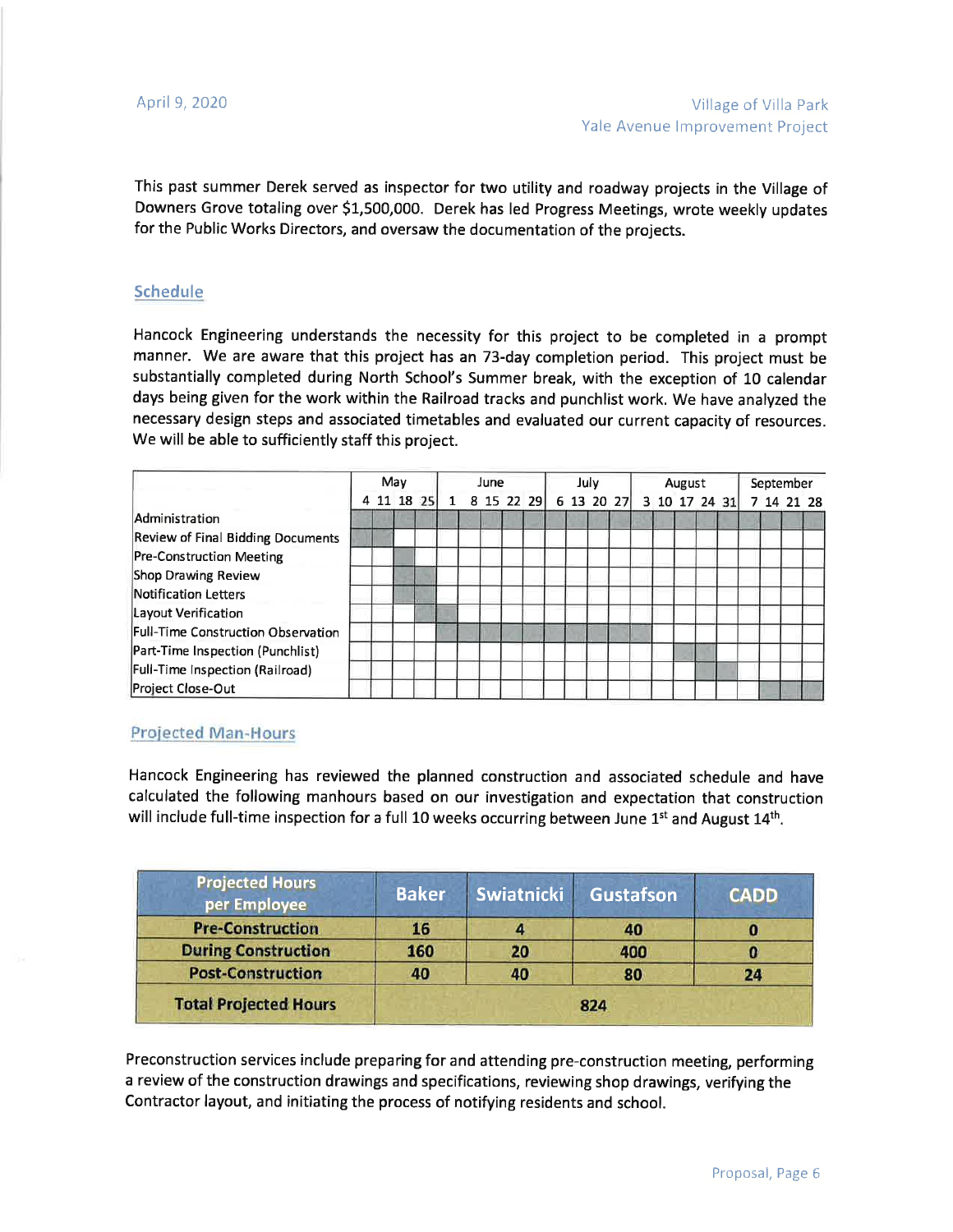# **Construction Engineering Costs**

# Preconstruction Engineering Services

| <b>Baker</b><br>Swiatnicki<br>Gustafson                                                                   | 16<br>4<br>40    | hrs<br>hrs<br>hrs | \$143/hr<br>\$65/hr<br>\$118/hr | \$2,288<br>\$260<br>\$4,720     |
|-----------------------------------------------------------------------------------------------------------|------------------|-------------------|---------------------------------|---------------------------------|
| <b>During Construction Engineering Services (10 Weeks)</b>                                                |                  |                   |                                 |                                 |
| <b>Baker</b><br>Swiatnicki<br>Gustafson<br>Post Construction (Including Landscaping) Engineering Services | 160<br>20<br>400 | hrs<br>hrs<br>hrs | \$143/hr<br>\$65/hr<br>\$118/hr | \$22,880<br>\$1,300<br>\$47,200 |
| <b>Baker</b><br>Swiatnicki<br>Gustafson                                                                   | 40<br>40<br>80   | hrs<br>hrs<br>hrs | \$143/hr<br>\$65/hr<br>\$118/hr | \$5,720<br>\$2,600<br>\$9,440   |
| CADD - As-Builts provided in AutoCAD and GIS layers format<br>Martin                                      | 30               | hrs               | \$118/hr                        | \$3,540                         |
| <b>Total NTE Cost for Construction Engineering Services:</b>                                              |                  | \$99,948          |                                 |                                 |

 $\langle \hat{m} \rangle$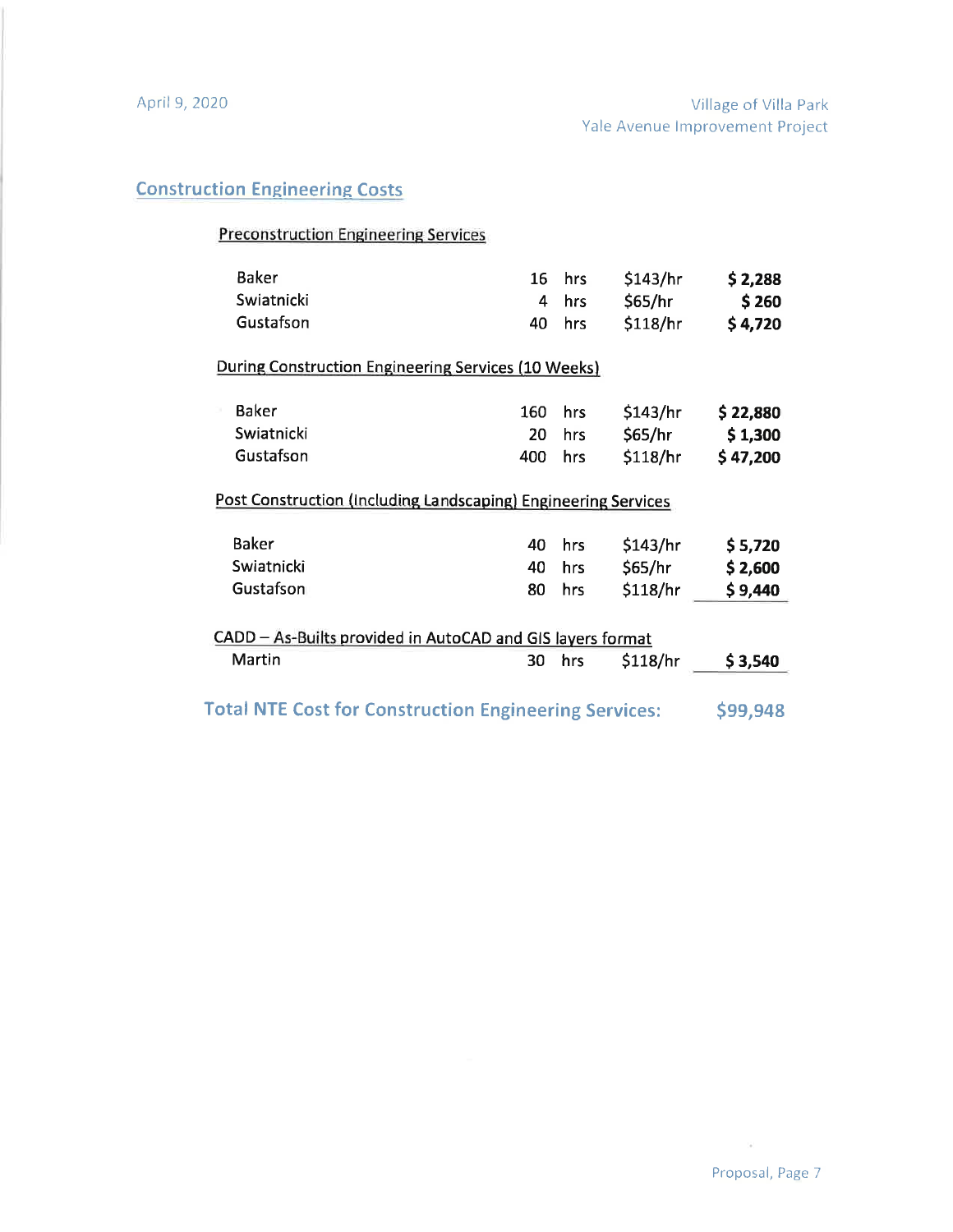#### Proiect Cost

We will complete the above work on an Hourly Basis, Not-To-Exceed 599,948.00 based on ten weeks of full-time inspection.

We appreciate the opportunity to provide this proposal to the Village of Villa Park for the above referenced project. We have based our fee on the results of our discussions and a n expected Man-Hour Breakdown. Upon acceptance, please sign both copies, retain one for your files and send one to the attention of:

Mr. Chris Baker, P.E. 9933 Roosevelt Road Westchester, IL 60154

lf you should have any questions, please feel free to give me a call

Executed by the VILLAGE, this

day of 2020

VILLAGE OF VILLA PARK

By

Richard Keehner Jr Village Manager

Executed by the ENGINEER, this

\_day of <sup>2020</sup>

EDWIN HANCOCK ENGINEERING CO

Dent Inichel

Derek Treichel, P.E., CFM President

Enclosures